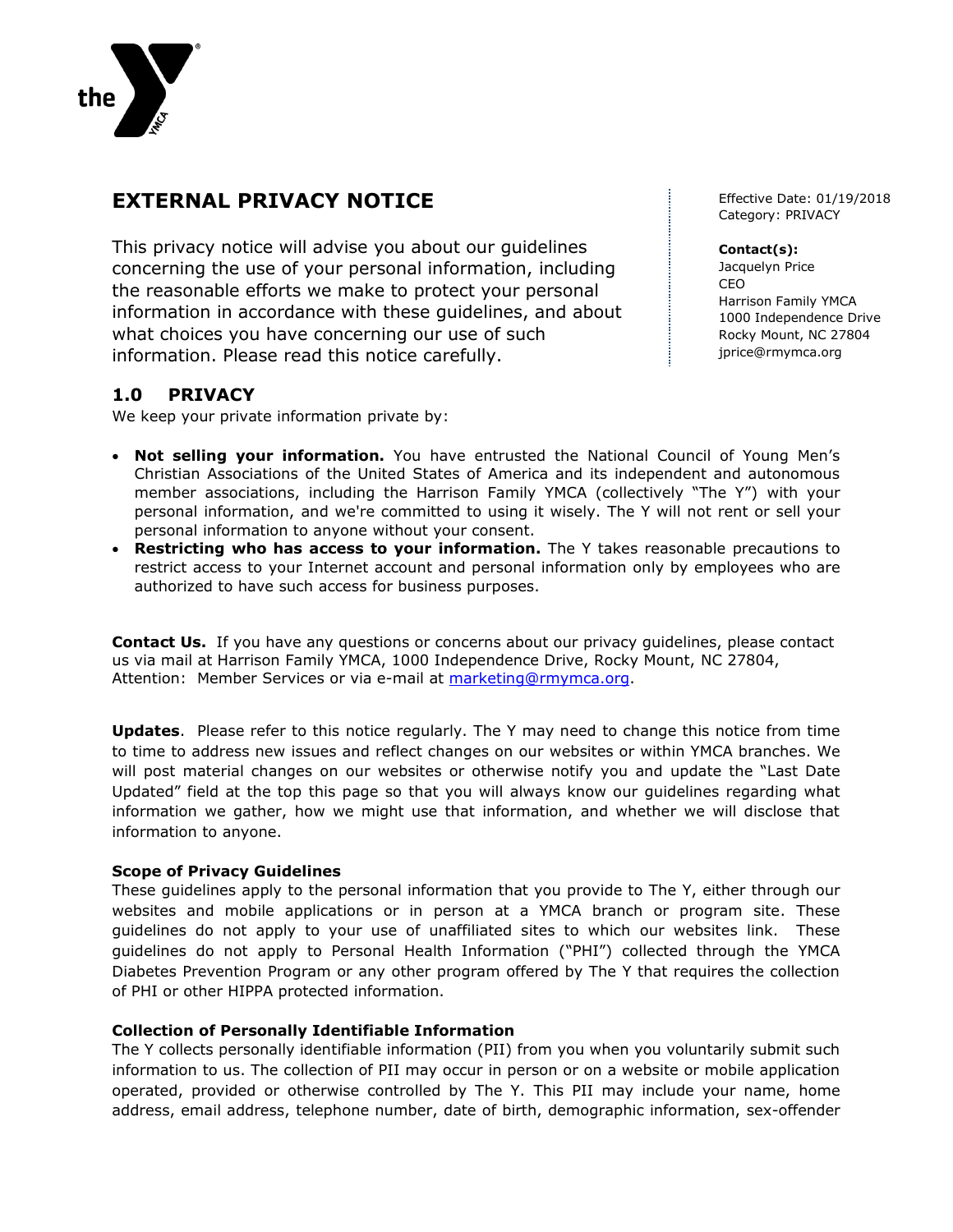status, membership status, emergency contact information, and other information that we may need to collect in connection with certain events, including but not limited to:

- registration for, or participation in, events, classes, camps, and other activities or programs offered by The Y;
- participation in YMCA Nationwide Membership
- registration for surveys, forums, content submissions, chats, bulletin boards, discussion groups, requests for suggestions, or other services or activities offered on our website;
- answering your inquiries about our websites, organization, membership, or other services or activities; and
- registration as a member of The Y.

#### **Collection of Photographs**

The Y may also collect your photograph, by capturing your image at a YMCA or scanning your personal identification card, for the purpose of identifying you as a member, volunteer or program participant. Your photograph will not be used for any commercial purpose without your authorization.

#### **Use and Disclosure of PII**

If you do provide us with PII, The Y may contact you based on the information you provide to communicate with you about YMCA activities that may be of interest to you and your family.

Except as expressly contemplated by these guidelines, as otherwise permitted or required under applicable law, or with your permission, The Y will use reasonable efforts to never disclose any PII about you to any third-party for purposes unrelated to the YMCA.

We do not rent or sell PII, including information provided about children, to third-parties. The Y may share PII with trusted service providers, such as payment processors, technology partners or other providers that need access to your information to provide operational or other support services while you are a YMCA member or program participant. In certain circumstances, we may also share information with select similar nonprofit organizations that may offer activities of interest to you.

We may also provide PII to regulatory authorities and law enforcement officials in accordance with applicable law or when we otherwise believe in good faith that the provision of such information is required or permitted by law, such as in connection with the investigation or assertion of legal defenses or for compliance matters.

#### **Collection of Payment Transaction Information**

When you make a payment or donation, we collect information to process the financial transaction and may use that information to contact you in the future about The Y and its programs. Your payment information is transmitted to us, using a secure Internet method that helps maintain the privacy of this information. During the time your payment information resides on our computers, it is in an encrypted format and can only be accessed by authorized personnel with a decryption key.

#### **Collection of Non-Personally Identifiable Information**

We may also collect non-personally identifiable information during your use of our websites and online applications. Such collection may occur in a variety of ways, including, without limitation, through the use of the following types of methodology: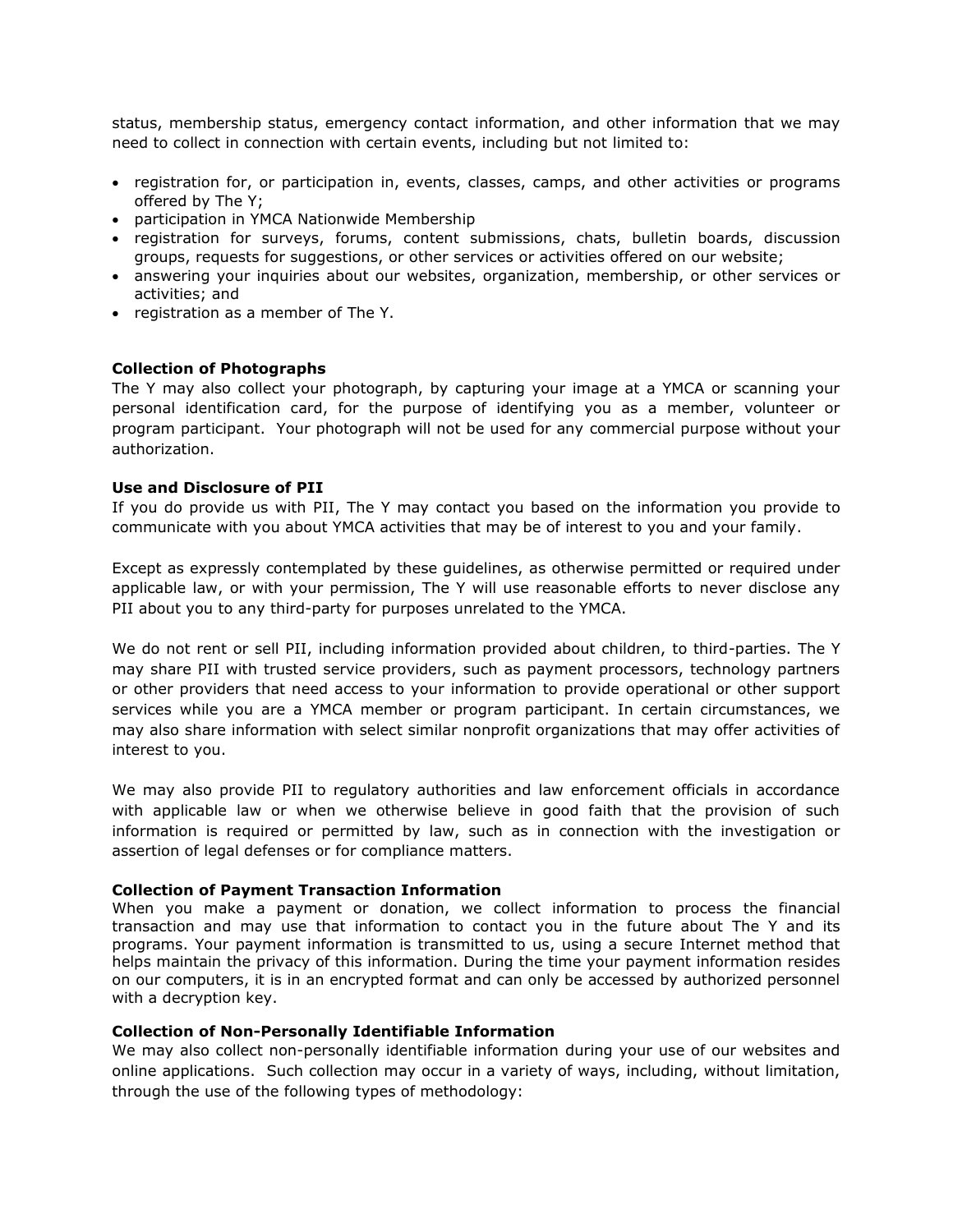- **"Cookie" technology:** A cookie is an element of data that a website can send to your browser, which may then store it on your system to help enhance your experience in using our sites and to provide us with technical information about your usage.
- **IP address tracking:** An IP address is a number that is assigned to your computer when you are on the Internet. When you request pages from our Sites, our servers log your IP address.
- **Web beacons:** A web beacon, or "clear gif," is a small graphic image on a webpage or webbased document that a website can use to determine information about a user.

Non-personally identifiable information might include the browser you use, the type of computer you use, technical information about your means of connection to our websites (such as the operating systems and the Internet service providers utilized), and other similar information. Our systems may also automatically gather information about the areas you visit and search terms you utilize on our websites and about the links you may select from within the sites to other areas of the World Wide Web or elsewhere online.

Although an industry-standard do-not-track (DNT) protocol has not yet been established, The Y's information collection and disclosure practices and the choices it offers to consumers will continue to operate as described in these guidelines.

## **Use of Non-Personally Identifiable Information**

We use non-personally identifiable information for our purposes related to running YMCAs and their programs, and, in particular, to administering websites, and, in the aggregate, to determine what technologies are being used. We may also share aggregate, non-personally identifiable information with third-parties.

## **Collection of Sensitive Information**

Where necessary, The Y may collect certain sensitive information from you, including:

- payment card or bank account information to process fees or donations; and
- health information in connection with various fitness programs, programs in which we are responsible for supervising children, health screenings, or other health service events that we may provide from time to time.

We use reasonable measures to ensure that access to sensitive information is restricted to those individuals who have a legitimate need for access. We will not use or disclose your sensitive information to third-parties unless such disclosure is necessary to accomplish the purpose for which the information is collected.

## **Privacy of Children**

We are mindful that young people need special safeguards and privacy protection. We realize that they may not understand or be able to meaningfully consent to the provisions of our guidelines or be able to make thoughtful decisions about the choices that are made available to our adult users. We strongly urge all parents or legal guardians to participate in their children's exploration of the Internet and any online services and to teach their children about protecting their personal information while online.

To provide the services we offer, we sometimes need to collect certain information about children in both online and offline contexts. Our websites and online applications are not directed to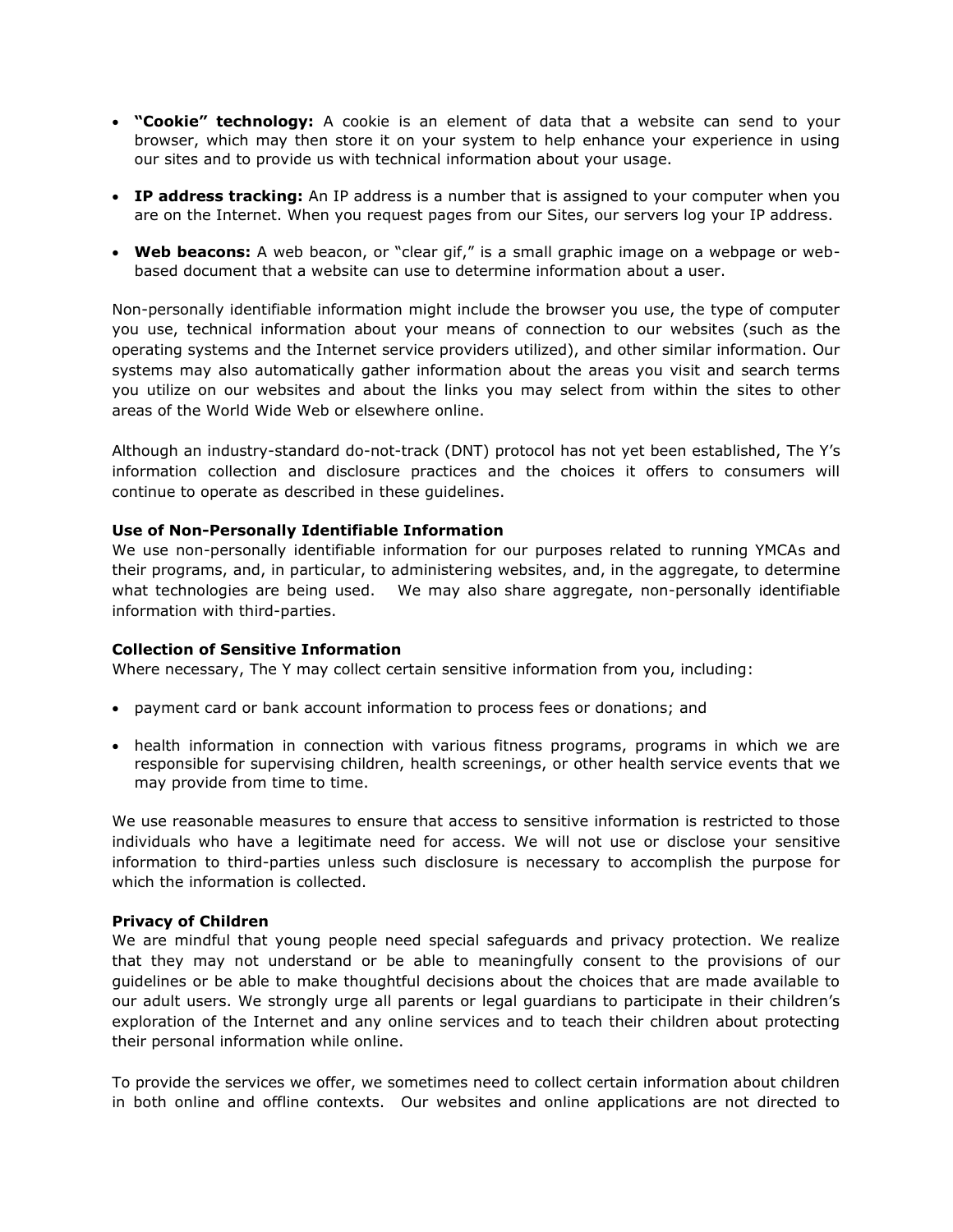children under the age of 13. We adhere to the Children's Online Privacy Protection Act (COPPA) and will not knowingly collect PII from any child under the age of 13. We ask that minors (under the age of 13) not use any portions of our websites or online applications that request the provision of PII. If a child under the age of 13 has provided us with PII, a parent or guardian of that child may contact us and request that such information be deleted from our records. Parents and legal guardians who wish to make requests regarding PII collected from their children can contact us via the methods and addresses listed in the paragraph captioned "**Contact Us**", above.

We may also need to collect certain information about children and minors in an offline context, such as when:

- a parent or legal guardian of a minor signs up for a membership including the child at a local YMCA, or for a program or camp we offer at one of our locations; and
- minors visit our facilities without a membership, where we may collect information about them to be able to contact their parent or legal guardian to notify them of an injury or other issues involving the minor.

## **Links to Other Sites**

Users may find other content on our websites that link to the sites and services of other thirdparties. We do not control the content or links appearing on these sites. Third-party sites or services, including their content and links, may be constantly changing and may have their own privacy policies and customer service policies. We encourage you to review the privacy policies of any third-party sites or services before providing any of them with your personal information.

## **Choice/Opt-Out**

If you opt-in to receive information from us, you can change your mind later. If at any time you would like to stop receiving such information or opt out of a feature, you may change your options by contacting marketing@rmymca.org. You should be aware, however, that it is not always possible to completely remove or modify information in our databases and servers, although we will make reasonable efforts to do so upon your request, and we are unable to have your information removed from the records of any third-party who has been provided with your information in accordance with these guidelines.

#### **Personal Data Access and Accuracy**

You may contact The Y with inquiries, requests or complaints regarding the use of your person information. (See the paragraph captioned "**Contact Us**", above, for contact addresses and methods.) We will use reasonable efforts to grant your reasonable requests to access your personal data. We will also make reasonable requests to correct or update any incorrect, outdated or misleading data about you. Please do not send Social Security numbers or other sensitive information to us via unencrypted email.

#### **California Privacy Rights**

The California "Shine the Light" law permits California residents to annually request and obtain information free of charge about what personal information is disclosed to third-parties for direct-marketing purposes in the preceding calendar year. The Y does not distribute your personal information to outside parties for their direct marketing without your consent.